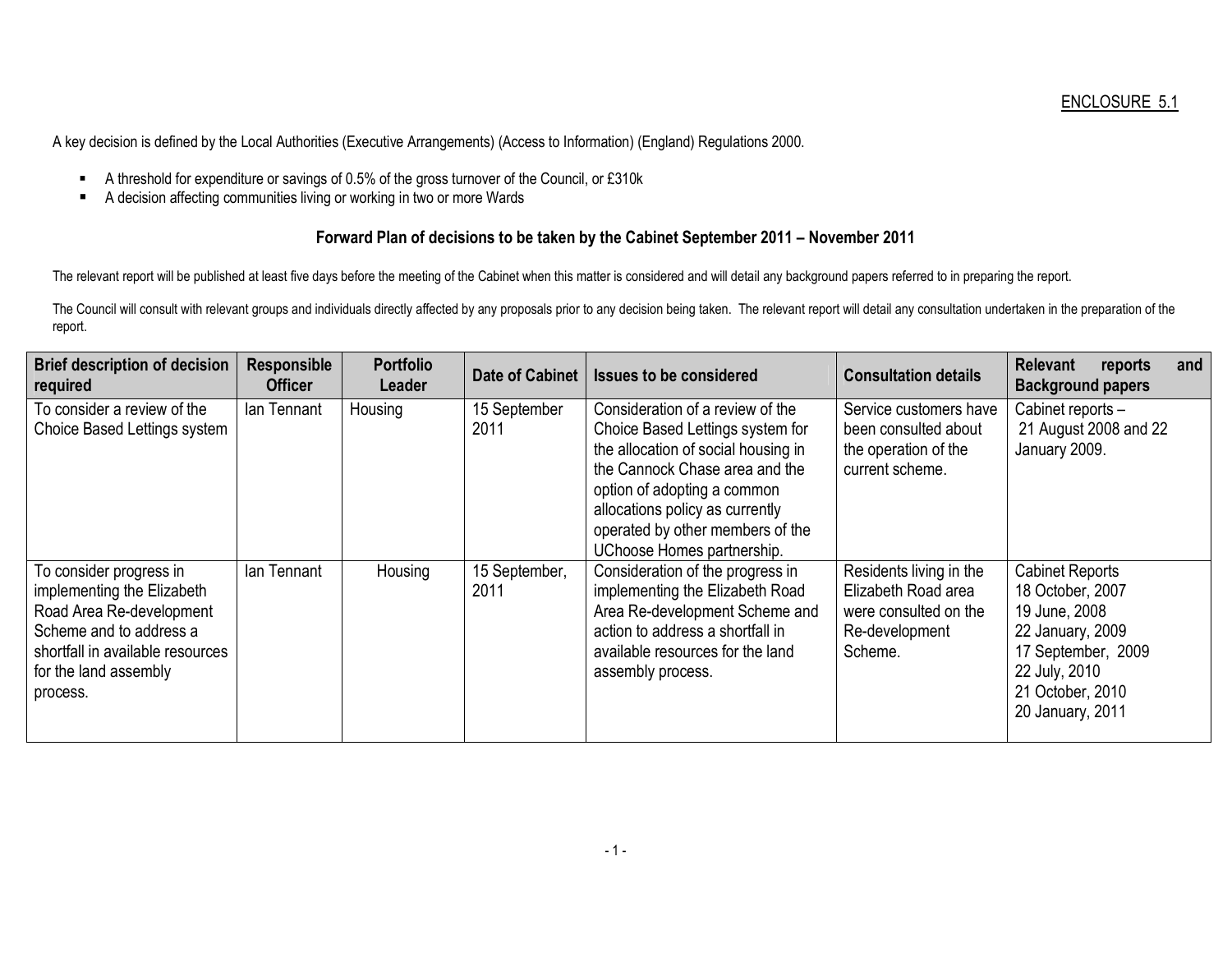## ENCLOSURE 5.2

| To consider proposed Re-<br>housing and Home Loss and<br>Disturbance Policies to<br>progress the re-development<br>of the Reema flats on the<br>Moss Estate, Chadsmoor. | Janet<br><b>Baldesera</b> | Housing     | 15 September,<br>2011 | Consideration of proposed policies<br>to progress the re-development of<br>the Reema flats on the Moss Estate.<br>Chadsmoor as part of the agreed<br>regeneration strategy, i.e.<br>(a) A proposed Re-housing olicy<br>(b) A proposed Home Loss and<br><b>Disturbance Policy</b><br>Consideration will also be given to<br>establishing a 2011-12 HRA Capital<br>Programme Budget to enable re-<br>housing to commence from 1<br>October, 2011. | Residents were<br>consulted as part of the<br>options appraisal.                                                       | <b>Cabinet Reports</b><br>20 March, 2008<br>21 July, 2011                                                                     |
|-------------------------------------------------------------------------------------------------------------------------------------------------------------------------|---------------------------|-------------|-----------------------|-------------------------------------------------------------------------------------------------------------------------------------------------------------------------------------------------------------------------------------------------------------------------------------------------------------------------------------------------------------------------------------------------------------------------------------------------|------------------------------------------------------------------------------------------------------------------------|-------------------------------------------------------------------------------------------------------------------------------|
| To consider the draft Housing<br>Services Annual Report.                                                                                                                | Janet<br><b>Baldasera</b> | Housing     | 15 September,<br>2011 | Consideration of the draft 2010-11<br><b>Housing Services Annual Report</b><br>which is required to be issued to all<br>tenants under the Regulatory<br>Framework for Social Housing in<br>England.                                                                                                                                                                                                                                             | The draft report has<br>been formulated with<br>representatives from the<br>Chase Tenants and<br>Residents Federation. | <b>Cabinet Reports</b><br>17 September, 2009<br>21 January, 2010<br>16 September, 2010                                        |
| To consider alternative<br>options for delivery of the<br>stray dog service                                                                                             | <b>Steve</b><br>Shilvock  | Environment | 15 September<br>2011  | Consideration of how best to reduce<br>stray dog numbers (and thus the<br>costs to the Council). In particular<br>the approach to be adopted in<br>respect of owners wishing to reclaim<br>their pet and the extent to which the<br>Council seeks to recover costs and /<br>or incentivise responsible dog<br>ownership.                                                                                                                        | N/A                                                                                                                    | Cabinet Report 16.10.08;<br>DEFRA Guidance on Stray<br>Dogs;<br>Dogs Trust Annual Stray Dog<br>Survey<br>www.dogstrust.org.uk |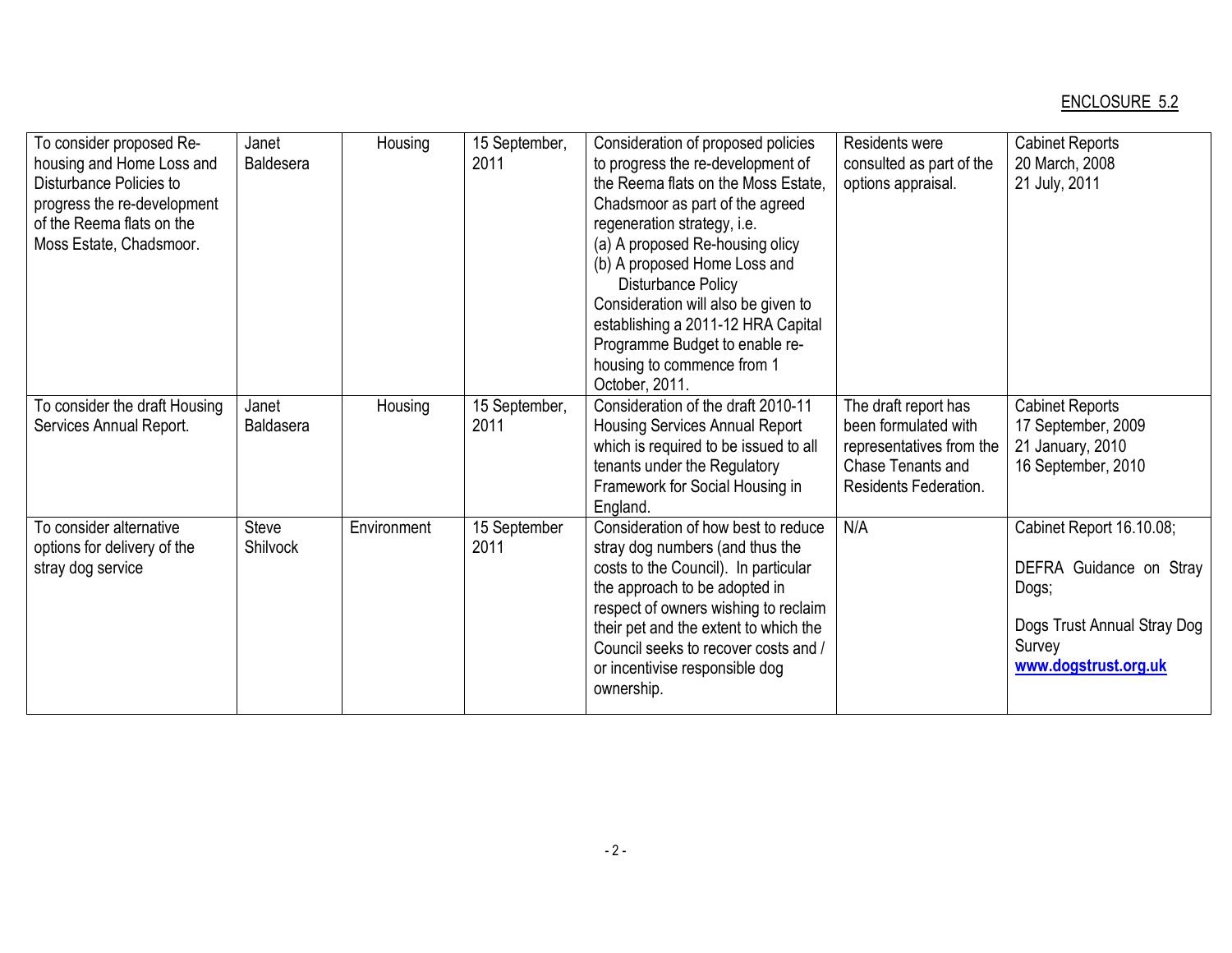## ENCLOSURE 5.3

| To inform members about the<br><b>Energy Saving Partnership</b><br>Limited and seek support for a<br>programme using the<br>Heatseekers thermal imaging<br>project | Steve<br>Shilvock | Environment              | 15 September<br>2011 | Members are asked to agree to<br>support the Heatseekers thermal<br>imaging project being delivered<br>across the District by the Energy<br>Saving Partnership Ltd. Support is<br>sought from the Council through<br>granting permission to use the<br>Council logo and assisting in it's<br>promation. | N/A                                                                                                             | None |
|--------------------------------------------------------------------------------------------------------------------------------------------------------------------|-------------------|--------------------------|----------------------|---------------------------------------------------------------------------------------------------------------------------------------------------------------------------------------------------------------------------------------------------------------------------------------------------------|-----------------------------------------------------------------------------------------------------------------|------|
| To advise Cabinet of the<br>current arrangements for<br>delivering the Pest Control<br>service and other potential<br>options.                                     | Steve<br>Shilvock | Environment              | 15 September<br>2011 | Members have requested this report<br>setting out the current arrangements<br>for pest control and some alternative<br>proposals for the provision of a free<br>service.                                                                                                                                | The current chargeable<br>service was consulted<br>on as part of the<br>2011/12 budget<br>proposals.            | None |
| To approve a proposed Asset<br>Management and Energy<br><b>Management Strategy</b>                                                                                 | Geoff<br>Winslow  | Corporate<br>Improvement | September<br>2011    | To consider an Asset Management<br>and Energy Management Strategy<br>for the Council's Operational and<br>Non-Operational Assets                                                                                                                                                                        | Members of the<br>Strategic Capital and<br>Asset Management<br>Group have been<br>consulted on the<br>Strategy. | None |